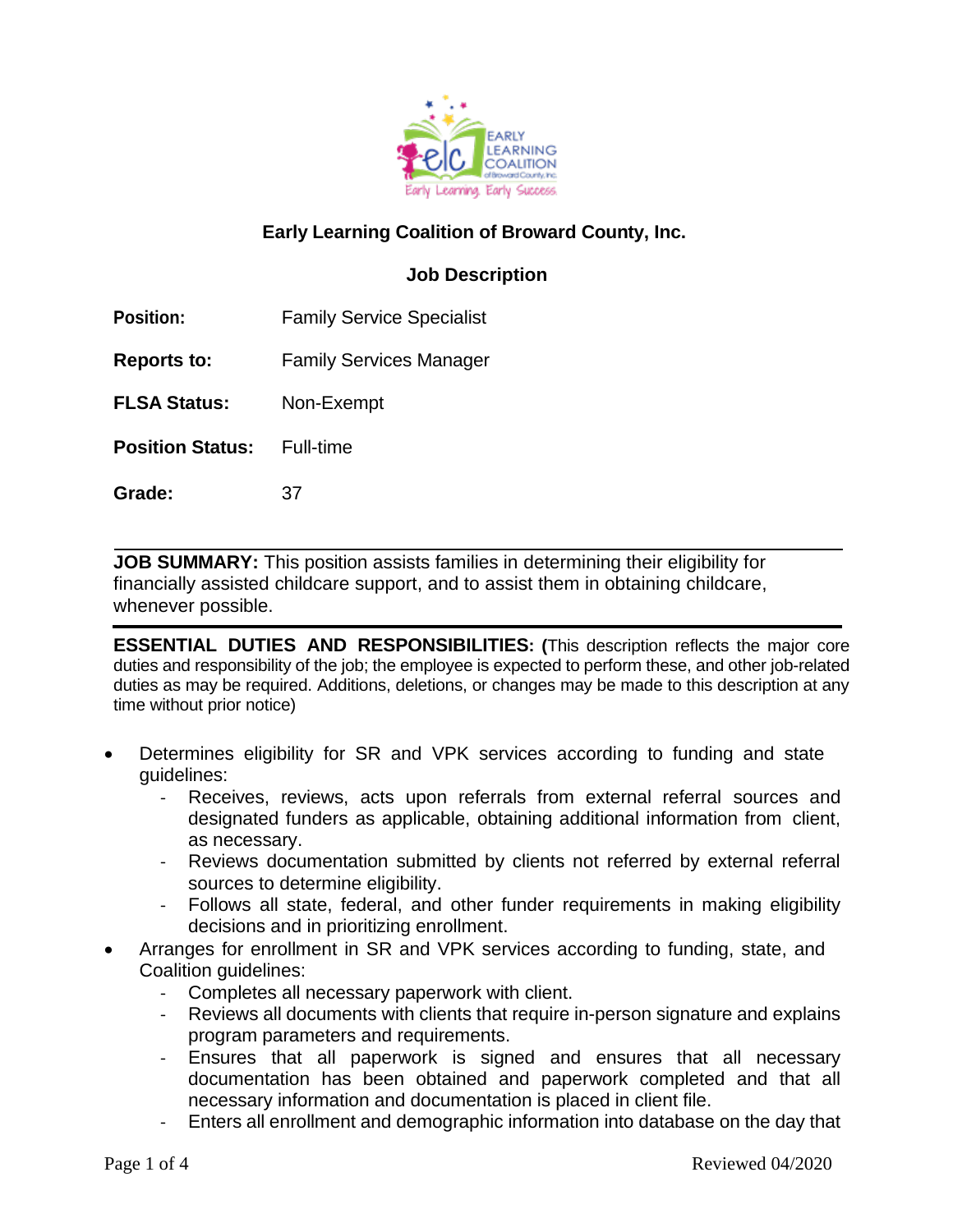services are authorized.

- Verbally verifies slot availability with provider, confirms fees, and communicates enrollment with chosen provider.
- Ensures that client and provider (and referral source, as applicable) are given copies of appropriate paperwork.
- Ensures that all case action is documented in the database.
- Re-determines eligibility at predetermined periods and before the childcare end date:
	- Cross checks files pulled with monthly redetermination list to ensure that all cases are managed.
	- Manages redeterminations in date order to ensure that all redeterminations are completed by care end date.
	- Advises manager of any difficulties in meeting deadlines.
	- Logs receipt of documentation arriving via data system(s), mail, or fax, and/or sets in-person appointments as necessary for clients.
	- Ensures that clients are contacted with regards to missing documentation and that 10-day termination notices are issued as applicable.
	- Reviews client history noting any information changes.
	- Follows, as applicable, initial enrollment procedures regarding completing paperwork and assessing parent fee.
	- Ensures that client and provider (and referral source, as applicable) have access to appropriate paperwork/documentation.
	- Updates all appropriate screens in database.
	- Ensures that all updated paperwork is placed in client file.
- Arranges provider transfers requested by parents/providers:
	- Determines and documents the reason for the transfer request.
	- Counsels' client, as appropriate, and refers them to Resource and Referral, as applicable, for information about quality care and for assistance in choosing a provider.
	- Completes and forwards complaint form if applicable.
	- Determines if money is owed to the current provider prior to approving transfer.
	- Verifies slot availability with new provider, confirms fees, and communicates enrollment with chosen provider.
	- Ensures that all case action is documented in the database.
- Terminates childcare services according to funding and Coalition guidelines:
	- Acts on instruction of referring worker and/or in accordance with written rules and regulations.
	- Notifies client and provider in writing ten days prior to termination and/or in accordance with policy/rules if more immediate termination is warranted.
	- Ensures that client and provider (and referral source, as applicable) receive copies of appropriate documentation.
	- Completes termination in the database and updates all necessary screens.
	- Appropriately closes file ensuring that termination notice is included.
- Ensures that all case action is documented in the database.
- Manages and maintains caseloads assigned.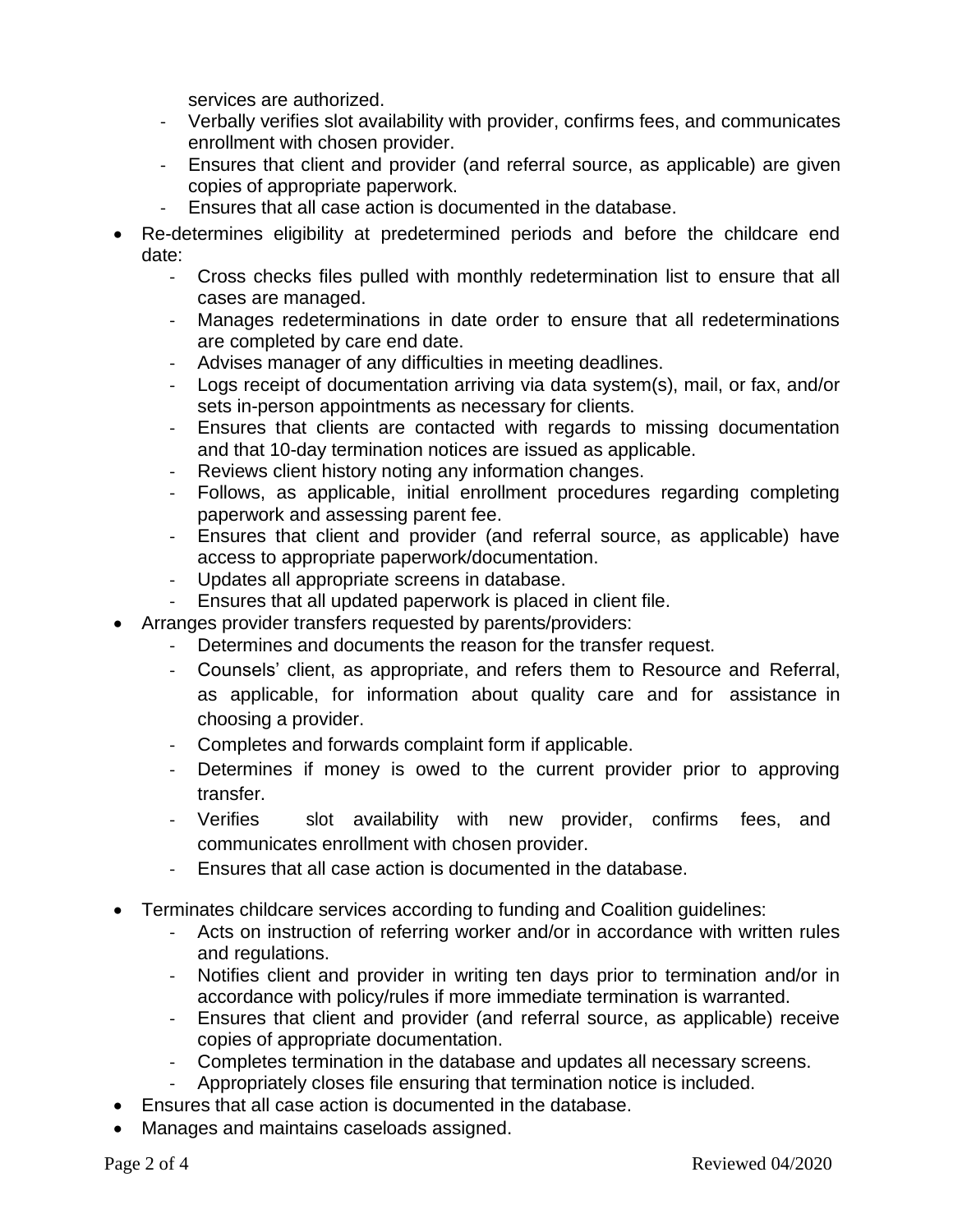- Completes tracking forms and any other data required by Coalition:
- Follows all instructions and submits data as designated by the established deadline.
- Serves as a customer service role model to ensure a positive relationship interaction with all employees and customers:
	- Takes the time to listen to find out the customer's needs.
	- Takes the time to help the customer solve the problem.
	- Is responsive to the customer's needs.
	- Follows up with the customer to ensure customer satisfaction.
	- Communicates in a courteous and respectful manner.
	- Uses appropriate telephone techniques on a consistent basis.
	- Provides clients and providers with childcare resource and referrals services:
		- Informs clients of all programs available to them through the ELC of Broward County.
		- Informs clients of other programs available in Broward County for which they might qualify.
		- Provides parents with appropriate referrals, as applicable.
	- Must be able to be at work on a consistent basis with regular attendance and punctuality and be willing and able to handle all the duties and responsibilities of the position on a daily basis.
	- Committed to empowering themselves and others to solve their own problems.
	- Responds appropriately and effectively to the diversity of co-workers, consumers, and stakeholders.
	- Performs other job-related functions and special projects, as assigned.
	- Support the ELC's mission.
	- Perform all other duties that may be necessary to maintain the success of the organization.

## **COMPETENCIES:**

- Problem-Solving
- Organizational and multi-tasking abilities
- Communication Proficiency
- Customer Service Focus
- Technical Capacity

#### **SUPERVISORY RESPONSIBILITIES**

• None

#### **WORK ENVIRONMENT:**

• This position operates in a professional office environment. This role uses commonly used applications that include: Advance computer skills with knowledge of Microsoft Word, Excel, PowerPoint Presentations, E-mail, and current state data systems.